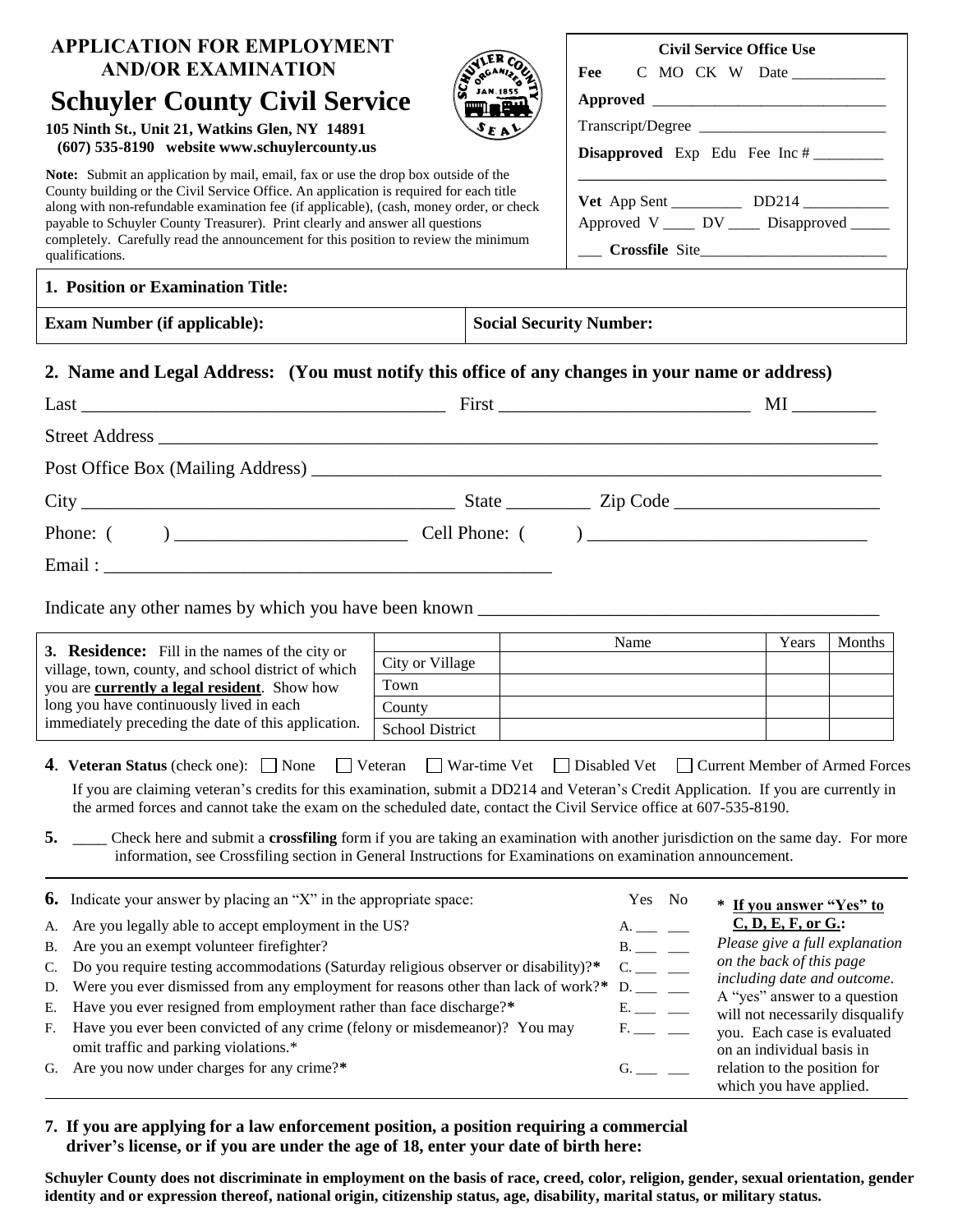| Position/Examination Title: |             |        |
|-----------------------------|-------------|--------|
| Applicant's Name:           |             |        |
| Address:                    | Home Phone: |        |
| City/State/Zip:             | Work Phone: |        |
| Drivers License Number:     | State:      | Class: |

## **9. Education: \*\****If position requires specialized coursework or degree, attach a copy of transcript or degree.*

| Type of<br>School        | Name & Address of School* | Did You<br>Graduate? | No. of Credits<br>Received | Major Subject or<br>Type of Course | Type of Degree<br>Received** |
|--------------------------|---------------------------|----------------------|----------------------------|------------------------------------|------------------------------|
| High School<br>or GED    |                           |                      |                            |                                    |                              |
| Accredited<br>College*   |                           |                      |                            |                                    |                              |
| Accredited<br>$Collect*$ |                           |                      |                            |                                    |                              |
| Graduate*/<br>Coursework |                           |                      |                            |                                    |                              |

**\*College or university must be regionally accredited or accredited by NYS Board of Regents. Contact our office if you have any questions.**

## **10. License or Certification to Practice a Trade or Profession (if applicable)**

| Name of Trade or Profession | Granted by (licensing agency)       | City or State |
|-----------------------------|-------------------------------------|---------------|
| License Number              | Current Registration:               |               |
|                             | From: $(Mo/Yr.)$<br>To: $(Mo/Yr)$ . |               |

**11. EXPERIENCE:** You must thoroughly complete all sections of the application whether you submit a résumé or not. Beginning with the most recent and working your way back, list all paid employment and military service that is relevant to the position for which you have applied. If your title or duties changed materially in the course of your service in any one organization, indicate the change as a separate employment. If necessary, attach additional sheets using the same format as below.

**Under "Duties" describe the nature of the work personally performed by you, with estimated percentage of time spent on each type of work.** State the size and kind of work force, if any, supervised by you and the extent of such supervision.

|  |  | Do you have any objections to our contacting your current or former employers? | Nο | Yes If yes, please explain. |
|--|--|--------------------------------------------------------------------------------|----|-----------------------------|
|  |  |                                                                                |    |                             |

| Length of Employment  | Firm Name        | Address      |                         |
|-----------------------|------------------|--------------|-------------------------|
| Yr.<br>From: Mo.      |                  |              |                         |
| To:<br>Mo.<br>Yr.     | Type of Business | Phone Number | Name of Your Supervisor |
| Total: Yrs.<br>Mo.    |                  |              |                         |
| Your Title            | Duties           |              |                         |
|                       |                  |              |                         |
|                       |                  |              |                         |
|                       |                  |              |                         |
| Number Hours          |                  |              |                         |
| Worked Per Week:      |                  |              |                         |
|                       |                  |              |                         |
| Considered FT/PT/ or  |                  |              |                         |
| On-Call / Substitute: |                  |              |                         |
|                       |                  |              |                         |
|                       |                  |              |                         |